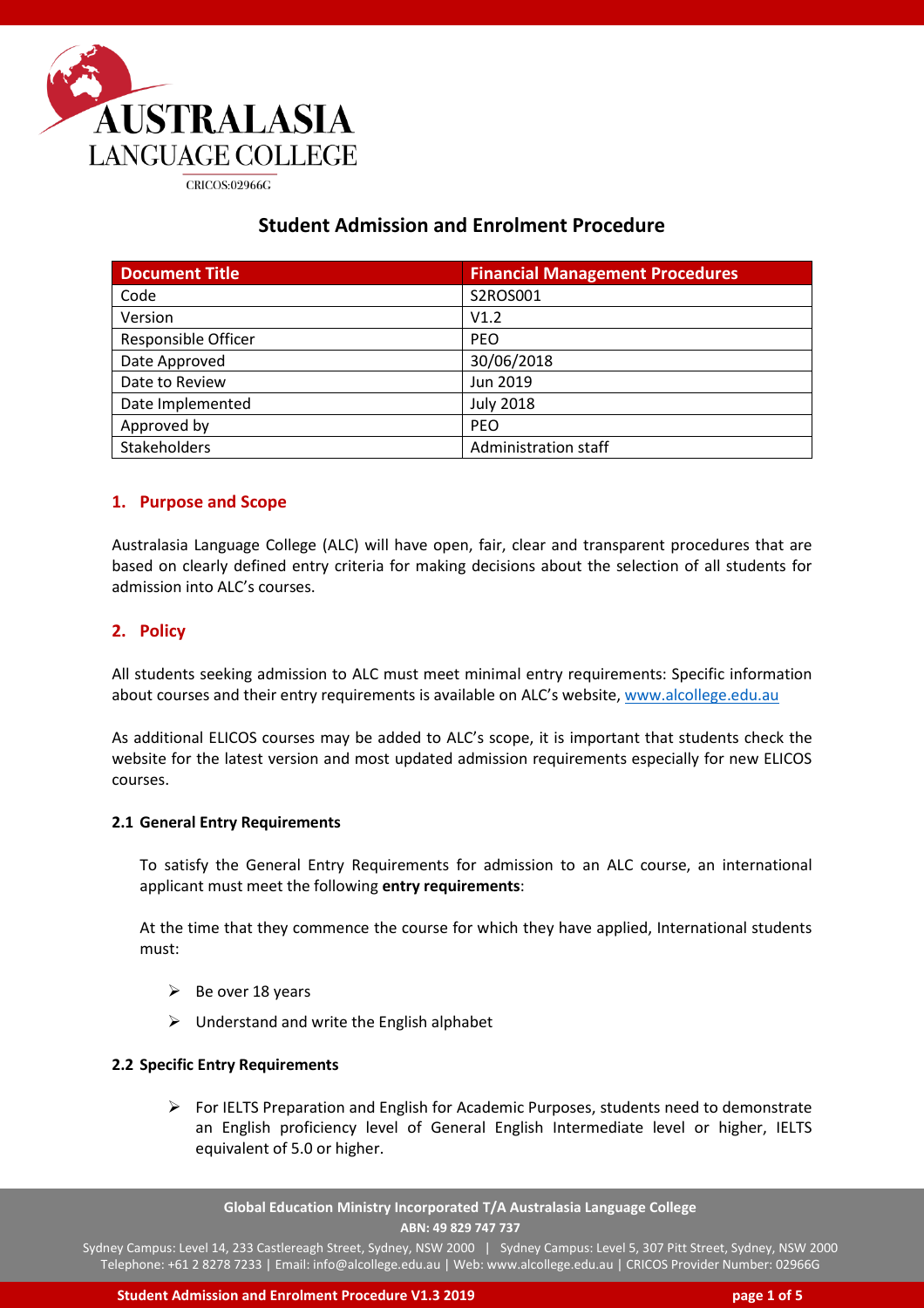

CRICOS:02966G

 $\triangleright$  On their first day of enrolment, all students must complete a Placement Test. Depending on a student's performance in the Placement Test, students will be placed in a class that is best suited to their entry English level.

Students who have enrolled into an EAP or IELTS course, but consequently, do not demonstrate sufficient English language ability after completing a Placement Test will be required to take the General English Course until they have reached an Upper-Intermediate General English level (CEFR = B2) or IELTS 5.5 or equivalent.

## **3. Admission Procedure**

#### **3.1 Applications**

Applications for admission to a course must be made on the prescribed form and lodged in the manner prescribed on the ALC's Student Enrolment Form.

#### **3.2 Assessment of applications and verification of evidence**

- a) All applications for admission to a course be assessed by a qualified Admission Officer.
- b) The Admissions Officer will assess the Statement of Purpose of Study and the whole application rigorously to ensure the student demonstrates, amongst other criteria, the Genuine Temporary Entrant (GTE) criterion as set by the Department of Home Affairs. In assessing the GTE criterion, Admissions will consider a number of factors including but not limited to:
	- The contents of the applicant's Statement of Purpose
	- The applicant's age
	- The applicant's past study and employment history
	- The applicant's financial ability to support their proposed period of study in Australia
	- The applicant's ties, if any to Australia
	- The applicant's previous visa history.
- c) Where there is any doubt about the authenticity of any documentation provided, the Admission Officer may correspond with the issuer of the document and make relevant enquiries for a random check/verification.
- d) ALC also reserves the right to verify the origin and authenticity of any documents.
- e) All applications and their assessment will be validated later by the Academic Manager.
- f) Admission categories: Australasia Language College reserves the right to specify higher admission standards and criteria for applicants from certain high-risk categories, situations and countries. These criteria may include a higher level of English requirements or other entry requirements.

**Global Education Ministry Incorporated T/A Australasia Language College ABN: 49 829 747 737**

Sydney Campus: Level 14, 233 Castlereagh Street, Sydney, NSW 2000 | Sydney Campus: Level 5, 307 Pitt Street, Sydney, NSW 2000 Telephone: +61 2 8278 7233 | Email: info@alcollege.edu.au | Web: www.alcollege.edu.au | CRICOS Provider Number: 02966G

**Student Admission and Enrolment Procedure V1.3 2019 page 2 of 5**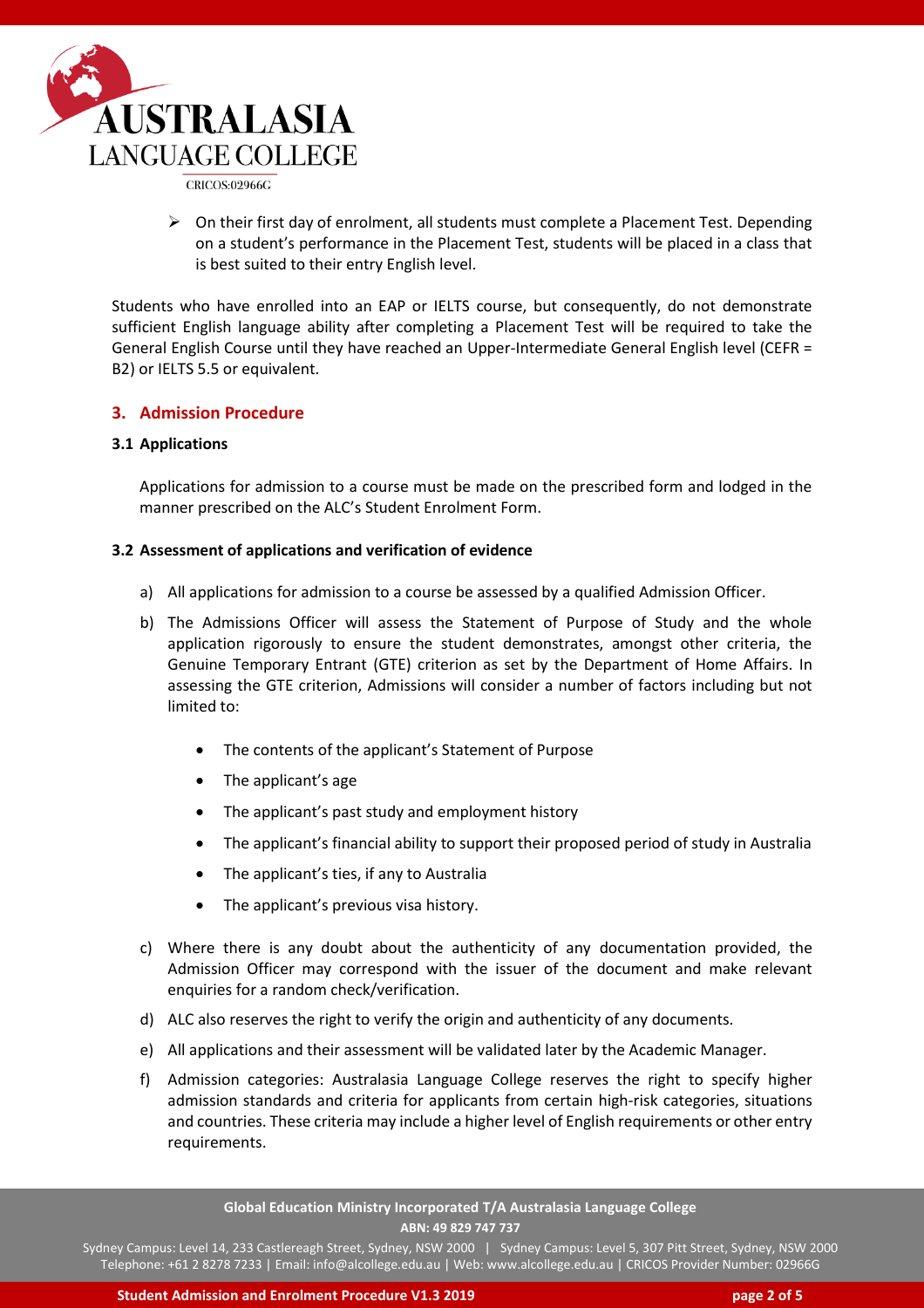

#### **3.3 Offers**

Based on the documentation provided and subject to the application meeting the published entry criteria, a written offer of a place in the course will be made to the applicant via a **Letter of Offer**. Any conditions of the offer will be clearly specified in the **Letter of Offer**.

#### **3.4 Acceptance**

- a) Applicants accept the offer of a place in the course by signing and returning a copy of the **Letter of Offer and Student Agreement** as directed. Acceptance of an offer of a place shall be taken to constitute acceptance by the applicant of all published policies and procedures of ALC.
- b) Once an offer is accepted, the applicant will be sent details about the course and arrangements for student orientation. If the applicant is applying for or currently on an overseas student visa, the applicant will be issued an electronic **Confirmation of Enrolment (CoE)**.

#### **3.5 Enrolment Procedures**

- 3.5.1 Student responsibility: Students are responsible for the following when enrolling into a course at ALC:
	- a) Planning their enrolment by understanding their **Course Structure and duration**
	- b) Understanding the attendance and academic progress requirements to progress to higher levels of English courses or between courses
	- c) Checking that their enrolment details, including all contact information, as recorded by ALC are correct
	- d) Ensuring they are correctly enrolled in their selected course in accordance with their CoE (for international students) and Letter of Offer
	- e) Informing ALC if there is a change in the student's circumstances which may affect their studies or visa;
	- f) Ensuring that their enrolment, complies with Australian Student Visa requirements. This includes course progression and attendance
	- g) Being aware of their tuition fees liability, and paying their fees in full by the relevant instalment payment due dates as indicated on their Letter of Offer. Failure to do so will result in restrictions, cancellations or an additional late administration fee as detailed in **Student Fees and Refund Procedure**

#### 3.5.2 Enrolment Process

a) The Education Services for Overseas Students (ESOS) Amendment (Streamlining Regulation) Bill 2015, allows students to pay more than 50 per cent of their tuition fees before the start of their course if students wish to do so.

**Global Education Ministry Incorporated T/A Australasia Language College ABN: 49 829 747 737**

Sydney Campus: Level 14, 233 Castlereagh Street, Sydney, NSW 2000 | Sydney Campus: Level 5, 307 Pitt Street, Sydney, NSW 2000 Telephone: +61 2 8278 7233 | Email: info@alcollege.edu.au | Web: www.alcollege.edu.au | CRICOS Provider Number: 02966G

**Student Admission and Enrolment Procedure V1.3 2019 page 3 of 5**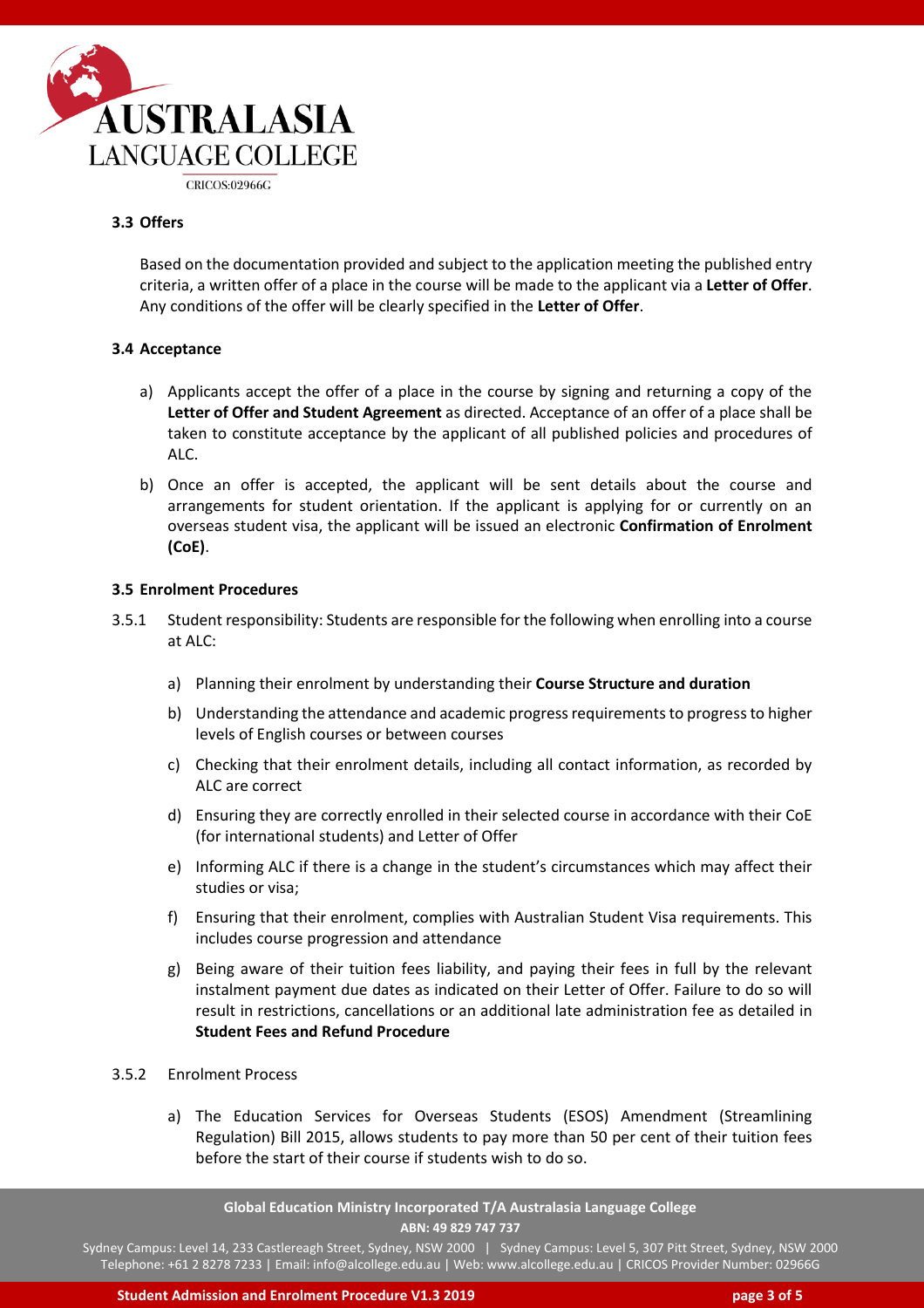

CRICOS:02966G

- b) Students must read and agree to abide by ALC's **Student Code of Conduct** by signing a copy of the Code on their Orientation Day.
- c) Students must carefully read and sign the Student Written Agreement that accompanies the Letter of Offer to formally accept a place in a course and to acknowledge their acceptance of the terms and conditions of enrolment
- d) The signed agreement must be returned to ALC via the email address [admin@alcollege.edu.au](mailto:admin@alcollege.edu.au)
- e) Students must pay their first instalment amount, admissions fee and materials fee, if applicable, as indicated on their Letter of Offer to secure their place in a course.
- f) Methods of payment are outlined on the student's Letter of Offer.
- g) Once the first instalment and additional fees, if applicable, are paid, the Admissions Officer will create an electronic **Confirmation of Enrolment (eCoE)** using PRISMS. A CoE is necessary for an international student to make a student visa application or to extend their student visa while studying in Australia.
- 3.5.3 Cancellation of enrolment
	- a) A student's enrolment may be cancelled if statements made by the student in their admission application are shown to be false.
	- b) A student shall be deemed to be no longer enrolled in a course if the student has been excluded on academic, disciplinary grounds or for non-payment of fees.
	- c) The cancellation of enrolment process will comply with the National Code and the ESOS Act.

#### **3.6 Appeals**

An applicant may appeal against a decision to refuse admission to a course. If there are demonstrable grounds as per the **Student Complaint and Appeal Procedure** a student may appeal the outcome of that decision.

#### **4. Publication**

Entry criteria and application procedures are published in the ALC website.

#### **5. Legal and Policy Framework**

- Education Services for Overseas Students (ESOS) Act 2000 The National Code of Practice for Registration Authorities and Providers of Education and Training to Overseas Students 2018 Privacy and Personal
- Information Protection Act 1998 (NSW)

#### **Global Education Ministry Incorporated T/A Australasia Language College ABN: 49 829 747 737**

Sydney Campus: Level 14, 233 Castlereagh Street, Sydney, NSW 2000 | Sydney Campus: Level 5, 307 Pitt Street, Sydney, NSW 2000 Telephone: +61 2 8278 7233 | Email: info@alcollege.edu.au | Web: www.alcollege.edu.au | CRICOS Provider Number: 02966G

**Student Admission and Enrolment Procedure V1.3 2019 page 4 of 5**